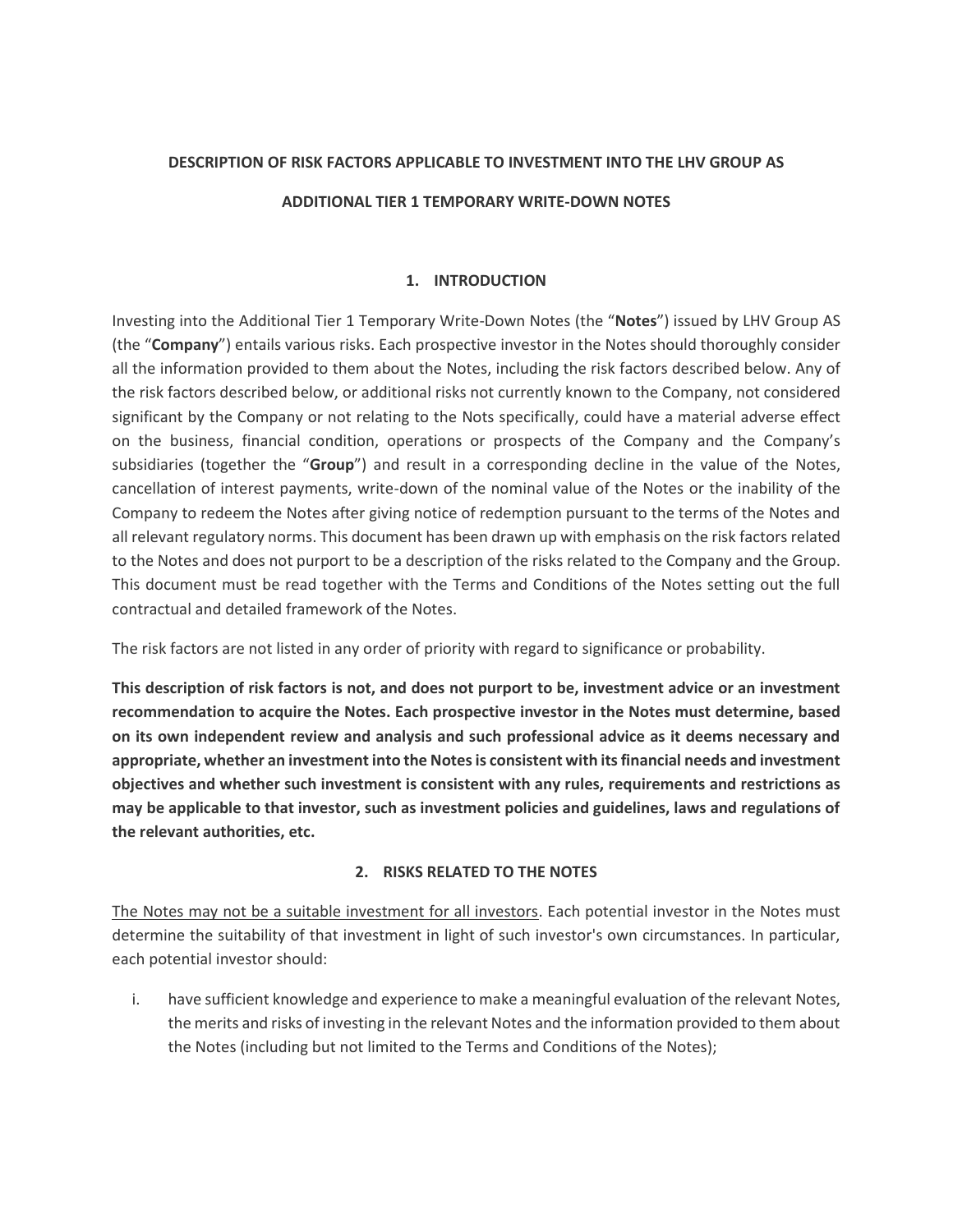- ii. have access to, and knowledge of, appropriate analytical tools to evaluate, in the context of its particular financial situation, an investment in the relevant Notes and the impact such investment will have on its overall investment portfolio;
- iii. have sufficient financial resources and liquidity to bear all of the risks of an investment in the Notes;
- iv. understand thoroughly the terms of the relevant Notes; and
- v. be able to evaluate (either alone or with the help of a financial adviser) possible scenarios for economic, interest rate and other factors that may affect its investment and its ability to bear the applicable risks.

The Notes are complex financial instruments and such instruments may be purchased as a way to enhance yield with an understood, measured, appropriate addition of risk to the investor's overall portfolio. A potential investor should not invest in the Notes which are complex financial instruments unless it has the expertise (either alone or with the assistance of a financial adviser) to evaluate how the Notes will perform under changing conditions, the resulting effects on the value of such Notes and the impact this investment will have on the potential investor's overall investment portfolio.

Credit Risk. An investment into the Notes is subject to credit risk, which means that the Company may fail to meet its obligations arising from the Notes in a duly and timely manner. The Company's ability to meet its obligations arising from the Notes (including not to cancel payments) and the ability of the holders of the Notes to receive payments arising from the Notes depend on the financial position and the results of operations of the Company and the Group. The Notes are not obligations of any of the Company's subsidiaries, are not bank deposits in the Company's subsidiary LHV Pank AS and are not guaranteed by the Guarantee Fund (in Estonian: *Tagatisfond*).

Subordination risk. The Notes are subordinated to most of the Company's obligations. The Notes are subordinated to all unsubordinated claims and all senior subordinated claims (e.g. claims under the subordinated "Tier 2" notes of the Company) against the Company; however, not to the claims, which are subordinated to the Notes (e.g. claims under the Company's share capital) or which rank *pari passu* with the Notes (e.g. claims under other Additional Tier 1 instrument of the Company, should it choose to issue such in the future). The subordination of the Notes means that upon the liquidation or bankruptcy of the Company, all the claims arising from the Notes shall fall due in accordance with the Terms of the Notes and shall be satisfied only after the full satisfaction of all unsubordinated recognised claims and senior subordinated recognised claims against the Company in accordance with the applicable law. Therefore, upon the liquidation or bankruptcy of the Company, the holders of the Notes are not entitled to any payments due under the Terms and Conditions of the Notes until the full and due satisfaction of all the unsubordinated and senior subordinated claims (including under Tier 2 subordinated notes) against the Company. The subordination may have an adverse effect on the Company's ability to meet all its obligations arising from the Notes.

The Company is not prohibited from issuing further debt, which may rank *pari passu* with or senior to the Notes. There is no restriction on the amount of debt that the Company may issue that ranks senior to the Notes or on the amount of securities that it may issue that rank *pari passu* with the Notes. The issue of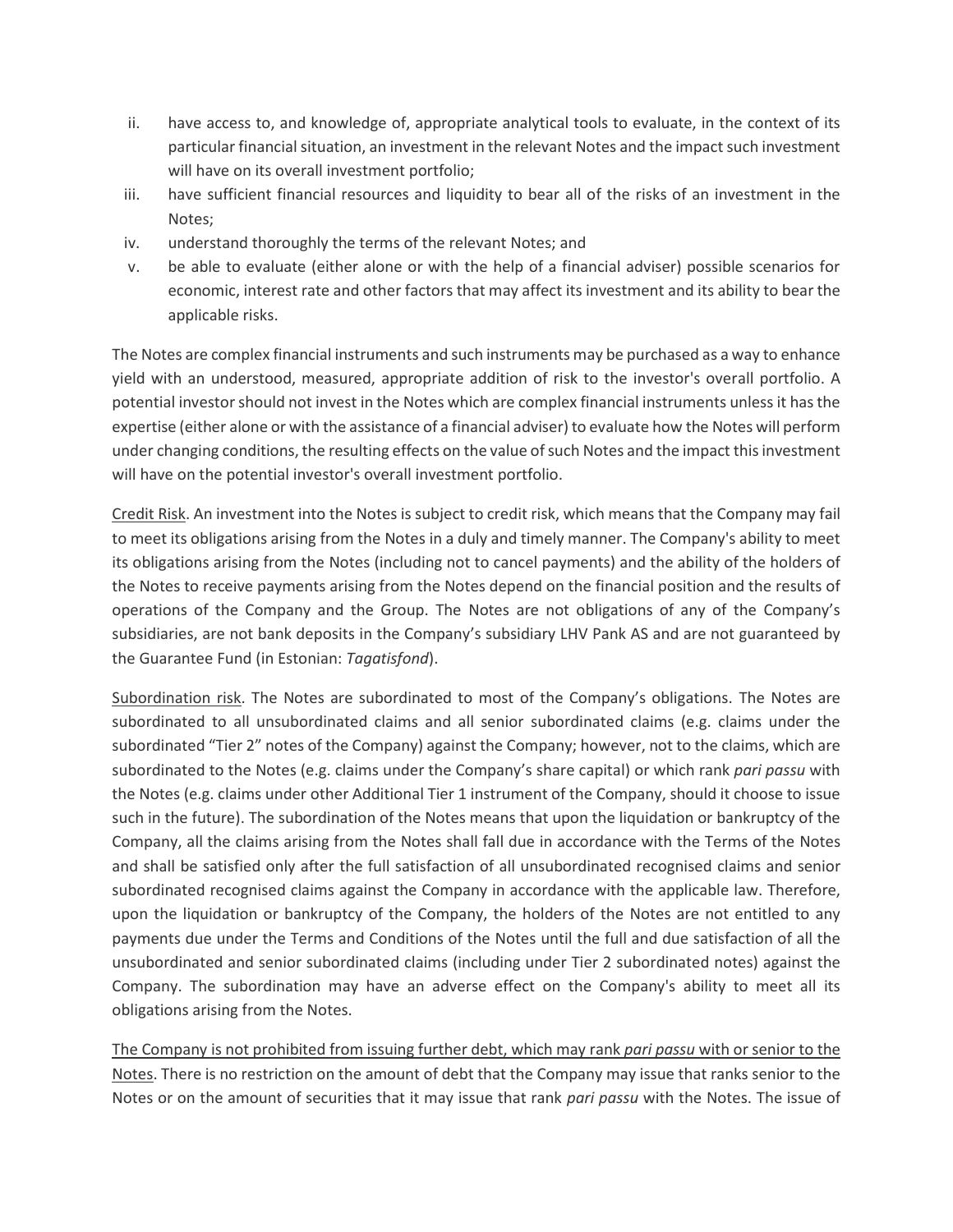any such debt or securities may reduce the amount recoverable by holders of the Notes in the event of voluntary or involuntary liquidation or bankruptcy of the Company.

Interest payments in the Notes are not certain. Making of interest payments on the Notes is generally subject to the Company's discretion. The Company may elect not to make interest payments of which the holders of the Notes may, but do not necessarily have to be notified in advance. Further, subject to regulatory restrictions as provided in section 5(2)(b) of Terms and Conditions of the Notes, the Issuer may not be permitted to make interest payments. In addition, as the Company is a holding company, it conducts substantially all of its business through its subsidiaries. The Company's subsidiaries are separate and distinct legal entities which have no obligation to pay any amounts due, or to provide the Company with funds to enable it to make payments under the Notes. Interest payments that are not made do not accumulate and will not be made at a later date. Holders of the Notes will not receive any compensation for and will not have any claims deriving from interest payments that are not made on the foreseen interest payment dates. Further, if the principal (nominal value) of the Notes has been reduced (writtendown), the Notes only carry interest on the then outstanding nominal value of the Notes. Therefore, the income receivable under the Notes by the holders of the Notesis unpredictable and cannot be determined at the time of making the investment.

The principal of the Notes may be reduced (written down). The Notes constitute temporary write-down notes belonging to the additional tier 1 capital of the Company. As such, the principal (nominal value) of the Notes will be written down if the Core Equity Tier 1 capital ratio of the Group on a consolidated basis falls below 7%. The write-down may be full or partial, depending on the capital situation of the Group. Several write-downs may occur in respect of the Notes until they are fully written-down. The temporality of the write-down, i.e. the occurrence of a write-up of the principal of the Notes is subject to the discretion and financial and capital situation of the Company. The risk exists that the principal of the Notes is never written up following a write-down. Upon liquidation or bankruptcy, the holders of the Notes only have a claim in the amount of the then outstanding (i.e. following a write-down the written-down) nominal value of the Notes (which may be equal to EUR 0.01) and will have no recourse to the Company for the original (i.e. pre-write-down) nominal value of the Notes. Therefore, there is no certainty that the holders of the Notes will receive the full original nominal value. However, the Notes may only be redeemed early at the discretion of the Company if the principal value of the Notes has not been written-off or has been fully written-up after any write-down.

Remedies in case of default on the Notes are severely limited. The Notes will become immediately due and payable at their outstanding nominal value only in the event of bankruptcy or liquidation of the Company. However, in each case, the holder of such Note may claim payment in respect of such Note only in the bankruptcy or liquidation of the Company.

Early redemption risk. According to the Terms of the Notes, the Notes may be redeemed early on the initiative of the Company, at any quarterly interest payment date after the lapse of five years from the issue of the Notes. Further, in case of adverse changes in the tax or capital treatment of the Notes (see "Tax Event" and "Capital Event" in the Terms and Conditions of the Notes), the Notes may be redeemed on the initiative of the Company also before five years have passed from their issue. If this early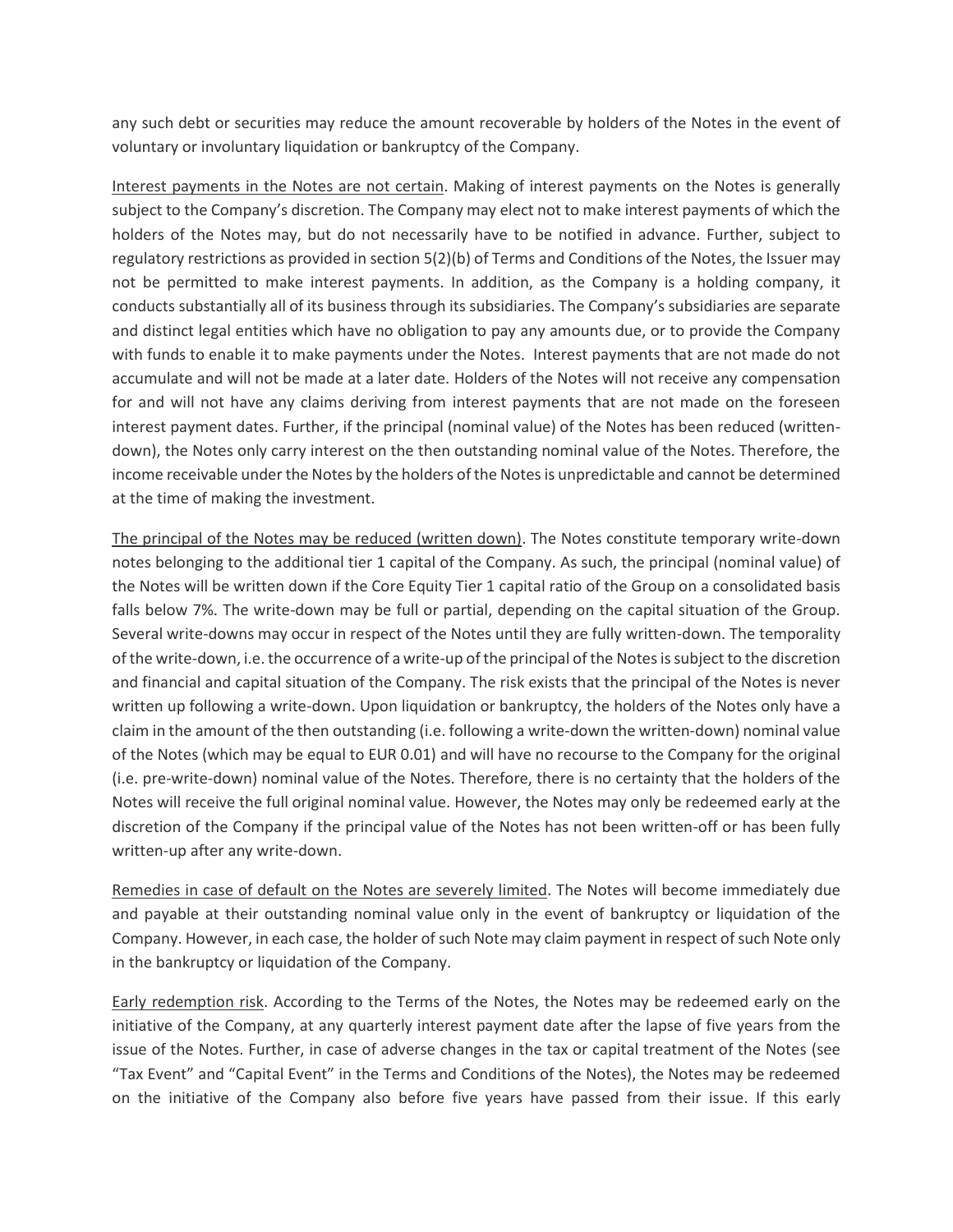redemption right is exercised by the Company, the rate of return from an investment into the Notes may be lower than initially anticipated for the perpetual instrument. Also, the investors might not have an option to invest in financial instruments offering the similar risk/return characteristics at the time of the early redemption or could face additional costs in selecting a new investment. The Notes may, however, be redeemed by the Company only subject to the Terms and Conditions of the Notes and subject to certain regulatory conditions and if the EFSA has granted its consent to the early redemption. The decision on granting the consent involves certain amount of discretion by the competent authority and the early redemption is therefore beyond the control of the Company. In the extraordinary situation where in the regulatory review process it is determined that the Notes do not qualify as Additional Tier 1 capital of the Company from the beginning (and not due to changes in the capital treatment), the Company may redeem the notes without EFSA approval.

No fixed redemption date. The Notes have no fixed redemption date. Redemption of the Notes is subject to the Company's discretion, regulatory restrictions and EFSA approval and is thus not fully under the control of the Company. The Notes only automatically become fully redeemable at their then outstanding nominal value upon liquidation and bankruptcy of the Company. Therefore, the holders of the Notes have no security as to when the principal of the Notes will be repaid.

No ownership rights. An investment into the Notes is an investment into debt instruments, which does not confer any legal or beneficial interest in the equity of the Company or any of the subsidiaries thereof or any voting rights or rights to receive dividends or other rights which may arise from equity instruments. The Notes represent an unsecured debt obligation of the Company, granting the holders of the Notes only such rights as set forth in the Note Terms. The value of the Notes might be affected by the actions of the shareholder of the Company over which the investors do not have control.

Rights and obligations of holders of the Notes may be amended at meetings of holders of the Notes. The Terms and Conditions of the Notes contain provisions for calling meetings of holders of the Notes to consider matters affecting their interests generally. These provisions permit a three fourths majority to make decisions that modify the terms and conditions applicable to the Notes and may affect the holders of the Notes' rights and obligations under the Notes, and that bind all holders of the Notes including holders of the Notes who did not attend and vote at the relevant meeting and holders of the Notes who voted in a manner contrary to the majority. At the meeting of holders of the Notes, the holders of the Notes also have authority to elect and give instructions to a representative to act on their behalf.

Tax regime risks. Adverse changes in the tax regime applicable in respect of transacting with the Notes or receiving interest or principal payments based on the Notes may result in an increased tax burden of the holders of the Notes and may therefore have adverse effect on the rate of return from the investment into the Notes. Due to the specific semi-equity character of the Notes, each potential investor is encouraged to obtain personal tax advice on the treatment of payments under the Notes in their tax jurisdiction, especially if the referred jurisdiction is not Estonia.

Changes in laws, regulations or administrative practice or the interpretation thereof may affect the Notes. Changes in laws, regulations or administrative practice, or the interpretation thereof, after the date of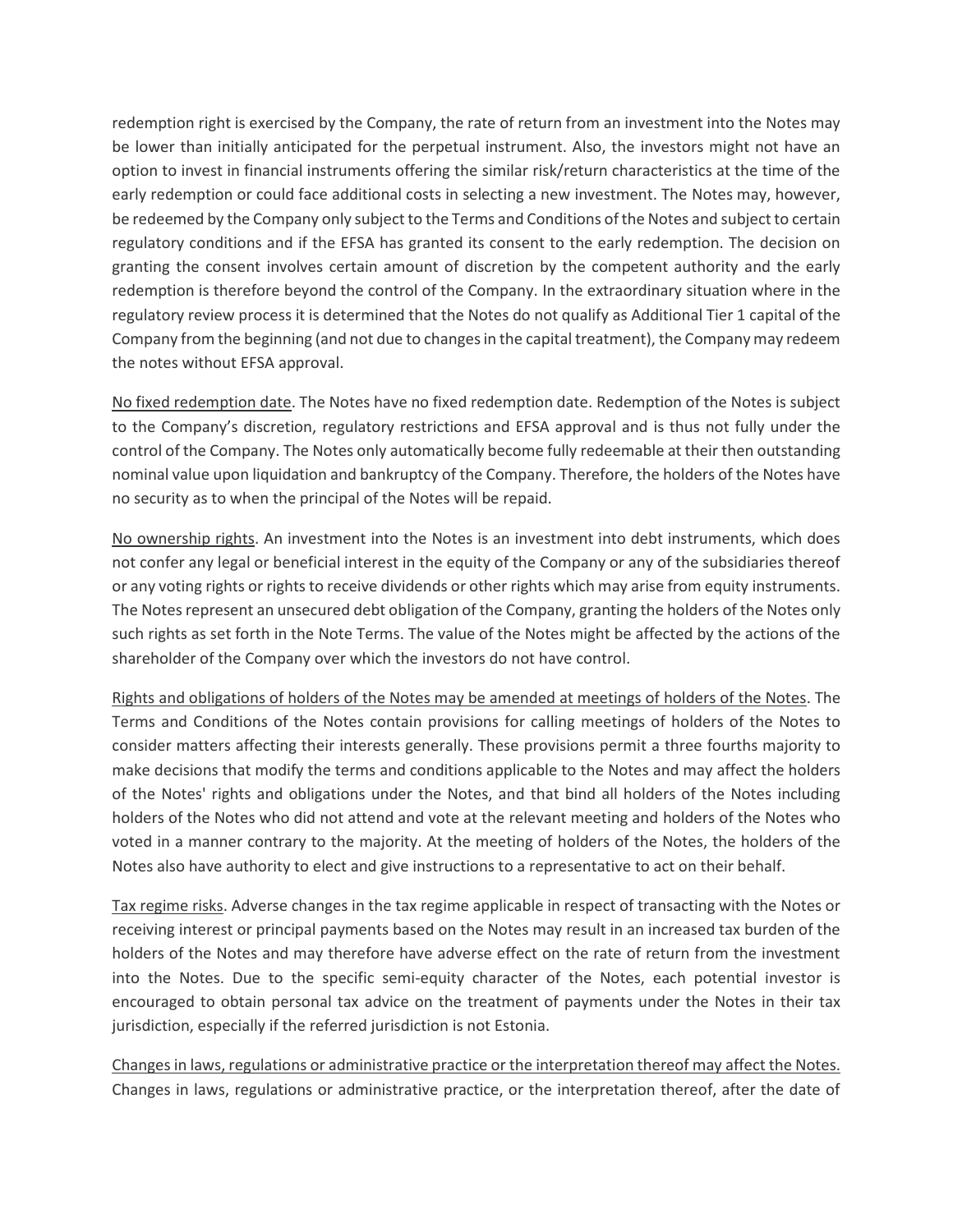this document may affect the Notes in general, the rights of holders of the Notes as well as the market value of the Notes. The Notes and all non-contractual obligations arising out of or in connection with the Notes are governed by Estonian law. There can be no assurances as to the impact of the law of Estonia, regulations or administrative practice after the date of issue of the relevant Notes or the interpretation thereof. Such changes in law may impact statutory, tax and regulatory regimes during the life of the Notes, which may have an adverse effect on the Notes. Such legislative and regulatory uncertainty could also affect an investor's ability to accurately value the Notes and, therefore, affect the trading price of the Notes given the extent and impact on the Notes that one or more regulatory or legislative changes, including those described above, could have on the Notes.

Furthermore, the financial services industry continues to be the focus of significant regulatory change and scrutiny which may adversely affect the Company's and its Group's business, financial performance, capital and risk management strategies. Such regulatory changes, and the resulting actions taken to address such regulatory changes, may have an adverse impact on the Company and its Group, including the Group's performance and financial condition, which could in turn affect the levels of CET1 capital and risk weighted assets and, therefore, the resulting CET1 ratio and the levels of capital, leverage and additional loss absorbing capacity resources more generally.

There are no rights of set-off or counterclaim. Holders of the Notes shall not be entitled to exercise any right of set-off or counterclaim against moneys owed by the Company in respect of the Notes. Therefore, holders of the Notes will not be entitled (subject to applicable law) to set-off the Company's obligations under such Notes against obligations owed by them to the Company.

Cancellation of offering. Although best efforts will be made by the Company to ensure that the offering of the Notes is successful, the Company cannot provide any assurance that the offering will be successful and that the investors will receive the Notes they subscribed for. The Company is entitled to cancel the offering.

Highly volatile and illiquid market. The Notes will not be listed. The Notes will be new securities which will not be widely distributed and for which there is currently no active trading market. If the Notes are traded after their initial issuance, they may trade at a discount to their initial offering price, depending upon prevailing interest rates, the market for similar securities, general economic conditions and the financial condition of the Issuer.

Bail-In Risk. The Notes may be subject to write-down or conversion powers in accordance with the Bank Recovery and Resolution Directive<sup>1</sup>. In the event that write-down or conversion powers are exercised by a resolution authority ("bail-in"), it is possible that: (a) the amount outstanding of the Notes is reduced, including to zero; (b) the Notes are converted into ordinary shares or other instruments of ownership; (c) the terms of the Notes are varied (e.g. the maturity of the Notes is changed); (d) the Notes or payments

 $\overline{a}$ 

 $1$  Directive 2014/59/EU of the European Parliament and of the Council of 15 May 2014 establishing a framework for the recovery and resolution of credit institutions and investment firms and amending Council Directive 82/891/EEC, and Directives 2001/24/EC, 2002/47/EC, 2004/25/EC, 2005/56/EC, 2007/36/EC, 2011/35/EU, 2012/30/EU and 2013/36/EU, and Regulations (EU) No 1093/2010 and (EU) No 648/2012, of the European Parliament and of the Council.